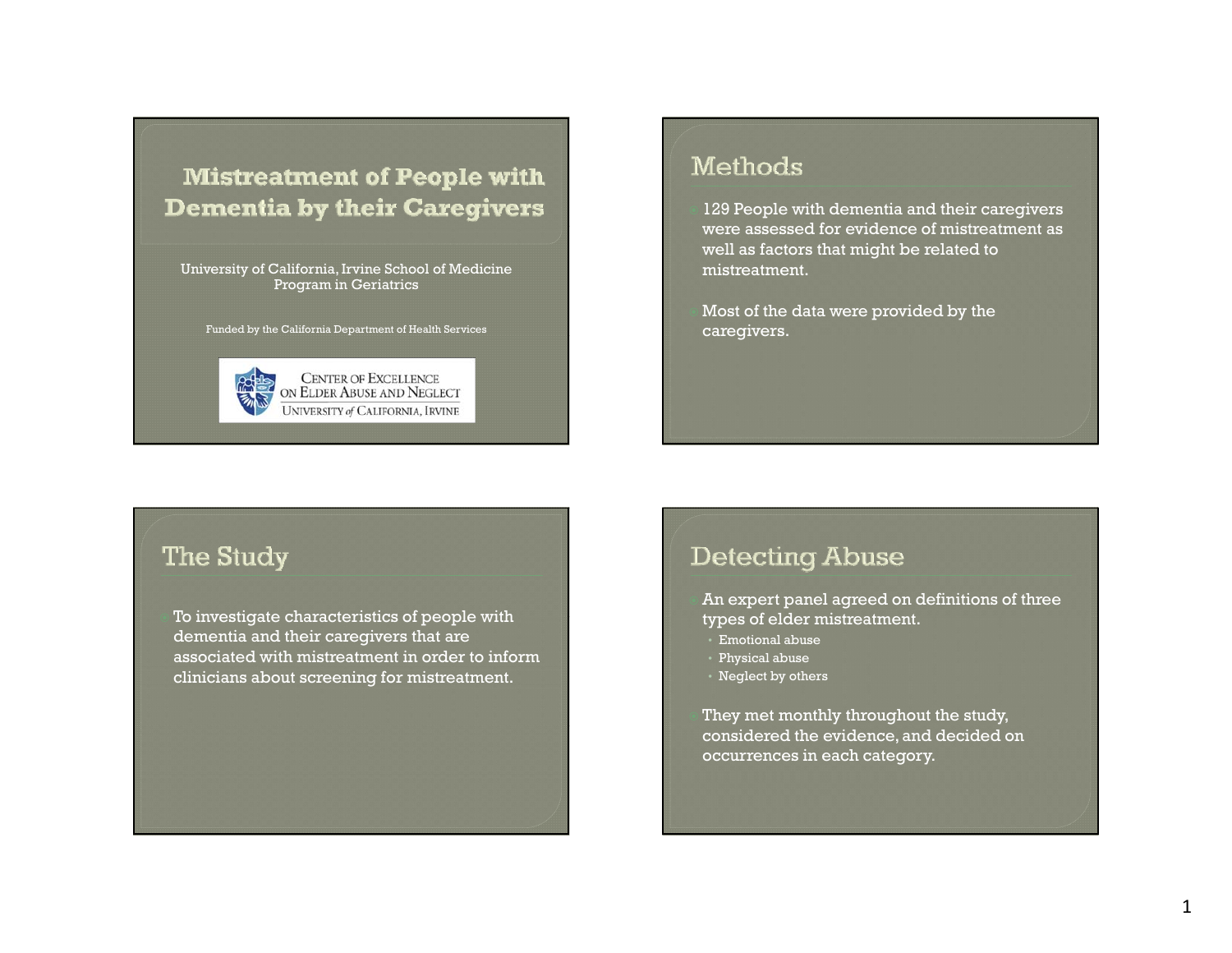### Methods

Statistical tests were conducted to determine which 'risk factors' were associated with mistreatment.

#### The Findings

 47% of participants with dementia (61) had been mistreated by their caregivers.

- $\cdot$  42% (54) experienced psychological abuse
- $\cdot$  10% (13) physical abuse
- $\cdot$  14% (18) caregiver neglect.

## Caregiver characteristics associated with mistreatment

Higher anxiety

More depressive symptoms

Fewer social contacts

Greater perceived burden

 Two other measures of poor emotional wellbeing from a widely used survey (SF12).

Characteristics of the Person with Dementia associated with mistreatment

- More psychological aggression\*
- For example, swearing at the caregiver
- Any physical assault behaviors\*
- $\cdot \,$  For example, pushing or shoving the caregiver

\* It is important to note that the study does not determine whether these behaviors preceded or followed the mistreatment.